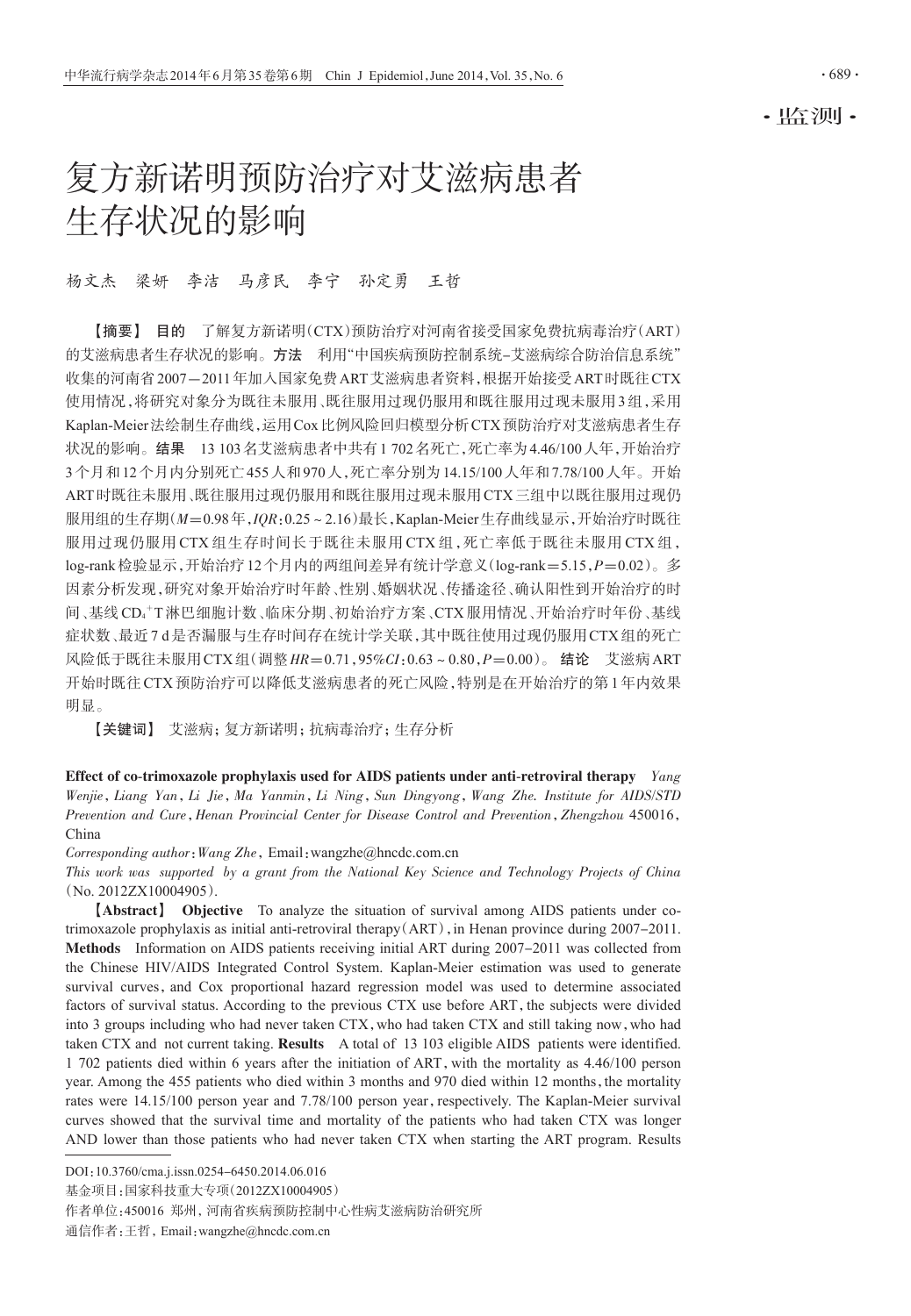from the log-rank test showed that the difference of two groups was statistically significant during 12 months after the ART ( $log-rank=5.15$ ,  $P=0.02$ ). After controlling for other variables, results from multivariable analysis of COX model showed that factors as age, gender, marital status, perion between confirmed diagnosis and receiving the ART, baseline  $CD<sub>4</sub>$ <sup>+</sup> T cells count, clinical stage, initial therapy schedule, date when starting the ART, number of symptoms at baseline, use of CTX before starting the ART and ART being skipped in the last seven days etc,were associated with the time of survival in patients after the initiation of ART. Patients who had been taking CTX at ART initiation were at lower risk of death (adjusted  $HR=0.71,95\% CI:0.63-0.80; P=0.00$ ), compared to those who had never taken the CTX. Conclusion The co-trimoxazole prophylaxis program was associated with the reduced mortality among AIDS patients who were on ART in Henan province, especially during the first year.

【Key words】 Acquired immunodeficiency syndrome;Co-trimoxazole;Antiretroviral therapy; Survival analysis

2005 年,WHO 和联合国艾滋病规划署提出复 方新诺明(CTX)可以预防 HIV 主要相关机会性感 染[1]。同年,我国也下发《复方新诺明预防艾滋病主 要相关机会性感染技术指南》[<sup>2</sup>] 。国外研究表明,在 住院治疗的尚未进行抗病毒治疗(ART)的HIV感染 者中,CTX 预防治疗与死亡率、机会性感染发病率 减少有关[<sup>3</sup>-5] 。本研究对河南省2007-2011 年加入 国家免费ART的年满15周岁的艾滋病患者信息进 行分析,评估CTX预防治疗对其生存的影响。

## 对象与方法

1. 研究对象:2007 年 1 月 1 日至 2011 年 12 月 31日河南省免费ART数据库中首次开始免费ART 的≥15 岁艾滋病患者(开始治疗时有完整的既往 CTX预防治疗信息,且有较为完善的生存信息)。

2. 研究方法:根据开始接受ART时既往CTX使 用情况,将研究对象分为既往未服用、既往服用过现 仍服用和既往服用过现未服用3组,通过比较各组 治疗后的死亡率,对CTX预防效果进行评估,同时 对影响生存时间的其他潜在危险因素进行分析,包 括性别、开始ART时的年龄、婚姻状况、传播途径、确 认阳性到治疗的时间、开始治疗时的临床分期、开始 治疗的年份、初始治疗方案、结核病史、基线 CD4<sup>+</sup>T 淋巴细胞数、基线症状数和随访期末最近7 d是否漏 服等。生存分析有关变量的定义见表1。

3. 统计学分析:数据整理采用Excel 2010软件, 统计学分析采用 SPSS 16.0 软件,连续变量的统计 描述采用x±s或M(四分位间距),分类变量的估计 采用频数和百分比。采用 Kaplan-Meier 法绘制生 存曲线,3 组患者生存时间比较采用 log-rank 检验, 危险因素和生存时间的关系采用单变量和多变量 Cox 比例风险模型进行分析,Cox 比例风险模型的 生成采用基于偏最大似然估计的前进法,逐步回归 分析中模型选入变量的显著性水平为 P≤0.05,剔 除变量为 $P > 0.10$ 。

|  | ART患者生存资料变量赋值 |
|--|---------------|
|--|---------------|

| 素<br>因                        | 变量及赋值                                                                                                                   |  |  |  |  |
|-------------------------------|-------------------------------------------------------------------------------------------------------------------------|--|--|--|--|
| 性别                            | $\pm = 0, \pm = 1$                                                                                                      |  |  |  |  |
| 加入治疗时年龄(岁)                    | $15 \sim 0.30 \sim 1.40 \sim 2.50 \sim 3$                                                                               |  |  |  |  |
| 婚姻状况                          | 已婚或同居=0.其他=1                                                                                                            |  |  |  |  |
| 确认到开始治疗时间(月)                  | $0 \sim 3 = 0.3 \sim 1.12 \sim 2$                                                                                       |  |  |  |  |
| 感染涂径"                         | 血液=0.性传播=1.其他=2                                                                                                         |  |  |  |  |
| 治疗开始时近1年是否患有结核 否=0,是=1        |                                                                                                                         |  |  |  |  |
| 基线临床分期                        | Ⅲ或Ⅳ期=0. Ⅰ或Ⅱ期=1                                                                                                          |  |  |  |  |
| 基线CD4T淋巴细胞计数<br>$(cell/mm^3)$ | $0 \sim 0.50 \sim 1.200 \sim 2.350 \sim 3$                                                                              |  |  |  |  |
| CTX服用情况。                      | 既往未服用=0.既往服用过现仍服<br>用=1,既往服用过现未服用=2                                                                                     |  |  |  |  |
| 开始治疗的年份"                      | $2007=0, 2008=1, 2009=2, 2010=$<br>$3,2011 = 4$                                                                         |  |  |  |  |
| 初始治疗方案"                       | $\ddagger$ (the $=$ 0, D4T/AZT + DDI + NVP/<br>$EFV=1$ , $D4T/AZT + 3TC + NVP$<br>$EFV = 2$ , $TDF + 3TC + NVP/EFV = 3$ |  |  |  |  |
| 基线症状数(个)                      | $0=0, 1=1, 2 \sim 3=2, 4 \sim 5=3$                                                                                      |  |  |  |  |
| 最近7d是否漏服                      | 是 $=0.$ 否 $=1$                                                                                                          |  |  |  |  |
| 生存结局                          | 删失=0.死亡=1                                                                                                               |  |  |  |  |

注:"设置了哑变量; D4T:司他夫定; AZT:齐多夫定; DDI:去 羟肌苷;NVP:奈韦拉平;EFV:依非韦伦;3TC:拉米夫定;TDF:泰 诺福韦

## 结 果

1. 基本情况:13 103名艾滋病患者符合入选标 准。男性有 7 271 名,女性有 5 832 名,男女比例为 1.25 ∶ 1;治疗开始时平均年龄为(43.87±10.57)岁, 最大86岁,其中30~50岁的有8 814名,占67.27%; 婚姻状况为已婚或同居的有 9 808 名,占 74.85%; 确认阳性到治疗时间M为12.77(IQR:1.17~48.17) 个月,最长时间为 228.57 个月,其中>12 个月的有 6 632 名,占 50.61%,0~3 个月的有 4 677 名,占 35.69%;感染途径多为血液传播,有 9 350 名,占 71.36%;治疗开始时有12 720名近1年未患结核,占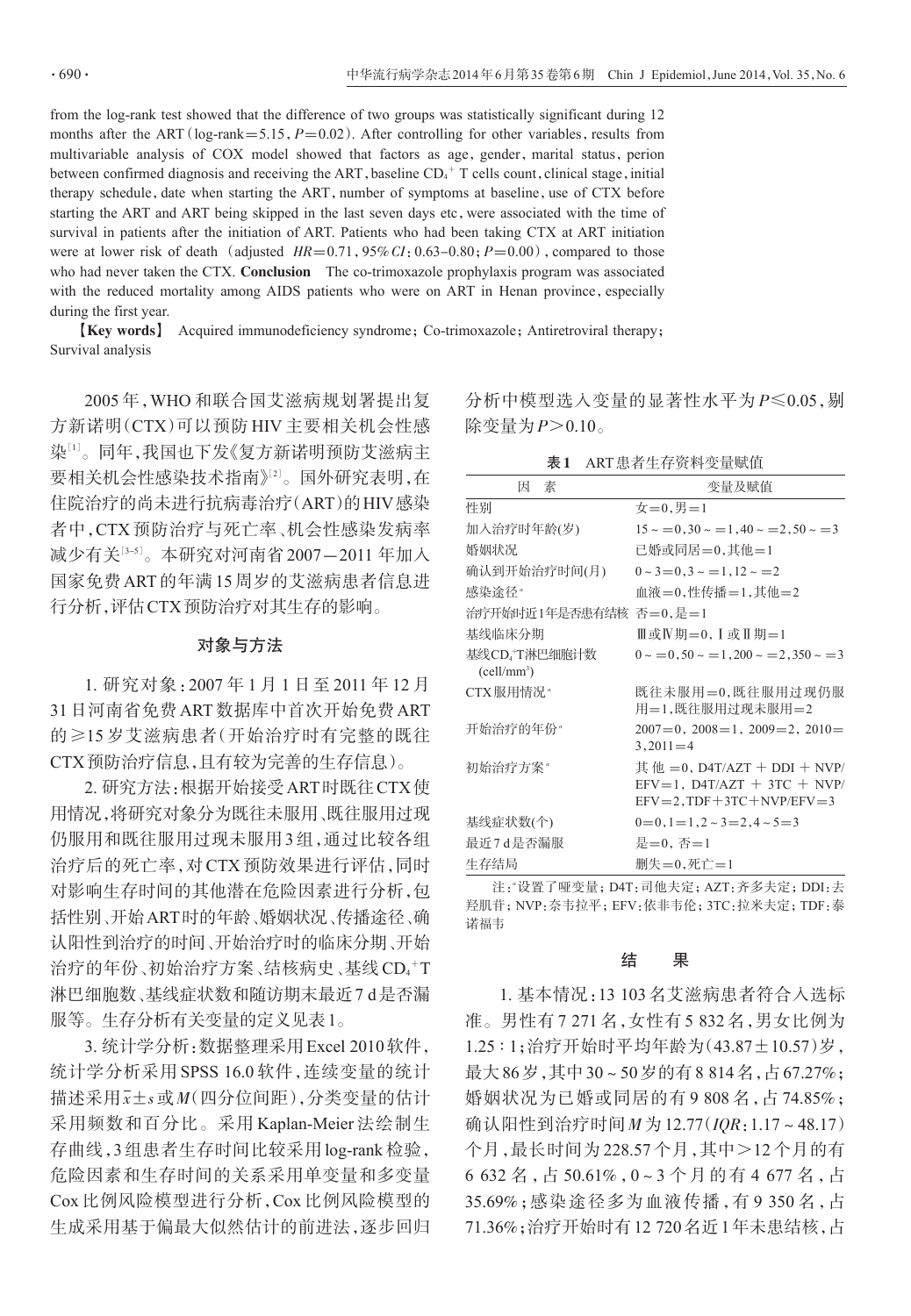|                                     | Æ 4<br>凹閈訇 2007−2011 牛目沃加八 AKI 又巡炳忠有莝半付匹 |                   | 基线 CTX 服用情况      |               |                       |
|-------------------------------------|------------------------------------------|-------------------|------------------|---------------|-----------------------|
| 变<br>量                              |                                          | A                 | $\boldsymbol{B}$ | $\mathcal{C}$ | 合计                    |
| 性别                                  | 女                                        | 4 176 (44.34)     | 1 304(44.78)     | 352(45.54)    | 5 832(44.51)          |
|                                     | 男                                        | 5 242(55.66)      | 1608(55.22)      | 421(54.46)    | 7 271 (55.49)         |
| 年龄(岁)                               | $15 -$                                   | 671(7.12)         | 174(5.98)        | 51(6.60)      | 896(6.84)             |
|                                     | $30 \sim$                                | 2 899(30.78)      | 878(30.15)       | 230(29.75)    | 4 007(30.58)          |
|                                     | $40 \sim$                                | 3 380(35.89)      | 1 138(39.08)     | 289(37.39)    | 4 807(36.69)          |
|                                     | $50 \sim$                                | 2 468(26.21)      | 722(24.79)       | 203(26.26)    | 3 3 9 3 ( 25.89)      |
| 婚姻状况                                | 已婚或同居                                    | 7 086(75.24)      | 2 140(73.49)     | 582(75.29)    | 9 808(74.85)          |
|                                     | 其他                                       | 2 3 3 2 ( 24.76)  | 772(26.51)       | 191(24.71)    | 3 295 (25.15)         |
| 确认到开始治疗时间(月)                        | $0 \sim$                                 | 3 389(35.98)      | 1044(35.85)      | 244(31.57)    | 4 677(35.69)          |
|                                     | $3\sim$                                  | 1 3 1 3 (1 3 .94) | 367(12.60)       | 114(14.75)    | 1 794(13.69)          |
|                                     | $12 \sim$                                | 4 716(50.07)      | 1501(51.55)      | 415(53.69)    | 6632(50.61)           |
| 感染途径                                | 血液                                       | 6 544 (69.48)     | 2 2 1 5 (76.06)  | 591(76.46)    | 9 3 5 0 ( 7 1 . 3 6 ) |
|                                     | 性传播                                      | 2 248(23.87)      | 545(18.72)       | 136(17.59)    | 2 9 29 (22.35)        |
|                                     | 其他                                       | 626(6.65)         | 152(5.22)        | 46(5.95)      | 824(6.29)             |
| 基线时近1年是否患有结核                        | 否                                        | 9 234 (98.05)     | 2 745 (94.27)    | 741(95.86)    | 12 720(97.08)         |
|                                     | 是                                        | 184(1.95)         | 167(5.73)        | 32(4.14)      | 383(2.92)             |
| 临床分期                                | Ⅲ或Ⅳ                                      | 3 492(37.08)      | 1522(52.27)      | 373(48.25)    | 5 387(41.11)          |
|                                     | Ⅰ或Ⅱ                                      | 5 926(62.92)      | 1390(47.73)      | 400(51.75)    | 7 716 (58.89)         |
| 基线CD+T淋巴细胞计数(cell/mm <sup>3</sup> ) | $0 \sim$                                 | 1636(17.37)       | 809(27.78)       | 173(22.38)    | 2 618(19.98)          |
|                                     | $50 \sim$                                | 3 279 (34.82)     | 1 405 (48.25)    | 346(44.76)    | 5 030(38.39)          |
|                                     | $200 -$                                  | 3 092(32.83)      | 501(17.20)       | 190(24.58)    | 3 783 (28.87)         |
|                                     | $350 -$                                  | 1 411 (14.98)     | 197(6.77)        | 64(8.28)      | 1672(12.76)           |
| 开始治疗的年份                             | 2007                                     | 1548(16.44)       | 536(18.41)       | 202(26.13)    | 2 2 8 6 (17.45)       |
|                                     | 2008                                     | 1 608(17.07)      | 528(18.13)       | 190(24.58)    | 2 3 2 6 (17.75)       |
|                                     | 2009                                     | 1 795(19.06)      | 701(24.07)       | 185(23.93)    | 2 681(20.46)          |
|                                     | 2010                                     | 1 533 (16.28)     | 554(19.02)       | 83(10.74)     | 2 170(16.56)          |
|                                     | 2011                                     | 2 9 34 (31.15)    | 593(20.36)       | 113(14.62)    | 3 640(27.78)          |
| 初始治疗方案                              | 其他                                       | 363(3.85)         | 101(3.47)        | 21(2.72)      | 485(3.70)             |
|                                     | D4T/AZT+DDI+NVP/EFV                      | 1 129(11.99)      | 305(10.47)       | 124(16.04)    | 1 558(11.89)          |
|                                     | D4T/AZT+3TC+NVP/EFV                      | 7 796(82.78)      | 2 450(84.13)     | 622(80.47)    | 10 868(82.94)         |
|                                     | TDF+3TC+NVP/EFV                          | 130(1.38)         | 56(1.92)         | 6(0.78)       | 192(1.47)             |
| 基线症状个数                              | $\boldsymbol{0}$                         | 2 819(29.93)      | 554(19.02)       | 195(25.23)    | 3 5 6 8 (27.23)       |
|                                     | $\mathbf{1}$                             | 1626(17.26)       | 480(16.48)       | 111(14.36)    | 2 2 1 7 (16.92)       |
|                                     | $2 \sim 3$                               | 3 487(37.02)      | 1 316(45.19)     | 302(39.07)    | 5 105 (38.96)         |
|                                     | $4\sim5$                                 | 1 486(15.78)      | 562(19.30)       | 165(21.35)    | 2 2 1 3 (16.89)       |
| 最近7d是否漏服                            | 是                                        | 879(9.33)         | 220(7.55)        | 65(8.41)      | 1164(8.88)            |
|                                     | 否                                        | 8 539(90.67)      | 2 692(92.45)     | 708(91.59)    | 11 939(91.12)         |
| 슈                                   | 计                                        | 9 418 (100.00)    | 2 912(100.00)    | 773(100.00)   | 13 103 (100.00)       |

主1 河南省2007-2011年首次加入ART艾滋病患者基本特征

注:括号外数据为人数,括号内数据为构成比(%);A:既往未服用;B:既往服用过现仍服用;C:既往服用过现未服用

97.08%;2011 年加入治疗的患者最多,有 3 640 名, 占 27.78%,2010 年加入治疗的最少,有 2 170 名,占 16.56%,2007-2009年加入治疗人数逐年上升(表2)。

2. 开始 ART 时基线情况:根据 WHO 临床分期 的标准,13 103名研究对象中7 716名在开始ART时 处于临床Ⅰ或Ⅱ期,占58.89%,有5 387名处于临床 Ⅲ或Ⅳ期,占41.11%。开始ART时采用国家推荐的 一线治疗方案的有 12 618 名,占 96.30%,其中采用 D4T/AZT+3TC+NVP/EFV方案的有10 868名,在

 $-\,$ 线方案中占86.13%。开始 ART 时 CD4 $^+$ T 淋巴细 胞计数为 0 ~ cell/mm<sup>3</sup>的有 2 618 名 、50 ~ cell/mm<sup>3</sup>的 有 5 030 名 、200 ~ cell/mm<sup>3</sup>有 3 783 名 、>350 cell/mm<sup>3</sup> 的有 1 672 名,分别占 19.98%、38.39%、28.87%和 12.76%。开始 ART 时既往未服用、既往服用过现 仍服用和既往服用过现未服用 CTX 的基线 CD4+T 淋巴细胞计数 M 分别为 191、115 和 152 cell/mm<sup>3</sup> (表2)。

把开始ART时具有的症状分为发热、肺部症状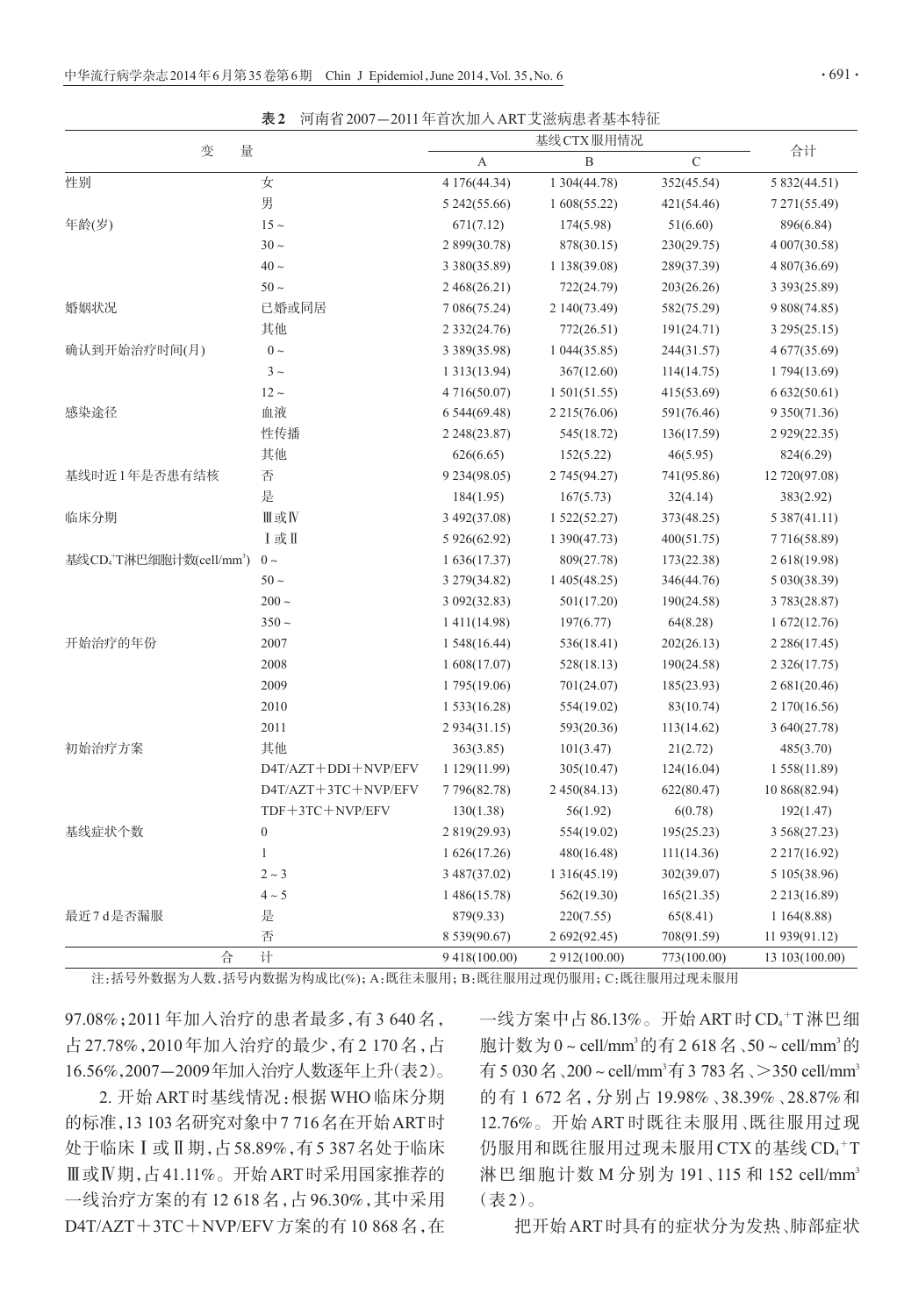(包括咳嗽、咳痰、呼吸困难、胸痛、夜间盗汗、淋巴结 肿大)、胃肠道症状(包括腹泻、恶心、喷射性呕吐)、 皮肤或黏膜症状(包括皮疹、鹅口疮、口腔毛状白 斑)、中枢神经系统症状(包括头痛、视力下降、视力 模糊)5类,13 103名研究对象中有2~3类症状的最 多,有 5 105 名,占 38.96%,无以上症状的有 3 568 名,占27.23%。13 103名研究对象开始ART时既往 未服用过CTX的有9 418名,占71.88%,既往服用过 现仍服用CTX的有2 912名,占22.22%,既往服用过 现未服用CTX的有773名,占5.90%(表2)。13 103 名研究对象中有 166 名在研究期间失访,失访率为 1.27%,其中开始治疗时既往未服用过CTX的有128 名,占 77.11%,既往服用过现仍服用 CTX 的有 34 名,占20.48%,既往服用过现未服用CTX的有4名, 占2.41%。

3. 生存分析:13 103名研究对象中共有1 702名 死亡,死亡率为 4.46/100 人年(1 702/38 154.38),其 中在开始治疗3个月内死亡455人,占26.73%,死亡 率为 14.15/100 人年(455/3 215.41),开始治疗 12 个 月内死亡970人,占56.99%,死亡率为7.78/100人年  $(970/12468.83)$ 

1 702名死亡者中开始ART时既往未服用、既往 服用过现仍服用和既往服用过现未服用 CTX 分别 有 1216、372 和 114 名,生存期 M 分别为 0.69(IQR:  $0.21 \sim 1.79$ )年、 $0.98$  (*IOR*:  $0.25 \sim 2.16$ )年和 0.88  $(10R:0.19 \sim 2.20)$ 年。

Kaplan-Meier 生存曲线显示,开始 ART 3 个月 期间,既往服用过现仍服用 CTX 组的生存时间略 长 于 既 往 未 服 用 CTX 组 (log-rank=0.60,  $P=$ 0.44),见图 1,整体比较差异无统计学意义(P> 0.05),既往未服用、既往服用过现仍服用和既往服 用过现未服用 CTX的死亡率分别为14.24/100人年 (329/2 310.32)、13.00/100 人年(93/715.46)和 17.40/ 100人年(33/189.63)。开始ART 12个月期间,开始 治疗时既往服用过现仍服用 CTX 组的生存时间长 于既往未服用CTX组(log-rank=5.15, P=0.02), 见 图 1,其余两两比较差异无统计学意义(P>0.05), 既往未服用、既往服用过现仍服用和既往服用过 现未服用 CTX 的死亡率分别为 8.07/100人年(722/ 8 950.24)、6.75/100 人年(188/2 786.70)和 8.20/100 人年(60/731.89)。6 年的研究期内,尽管生存曲线 显示开始治疗时既往服用过现仍服用 CTX 组生存 时间长于既往未服用CTX组(图1),但二者比较,差 异无统计学意义(log-rank=1.56,P=0.21),其余两

两比较,差异无统计学意义(P>0.05),开始ART时 既往未服用、既往服用过现仍服用和既往服用过现 未服用 CTX 的死亡率分别为 4.59/100 人年(1 216/ 26 469.71)、4.11/100 人 年(372/9 047.92)和 4.32/ 100人年(114/2 636.75)。



4. 生存时间的影响因素分析:将所有研究变量 引入Cox比例风险模型,单因素分析发现,研究对象 开始治疗时年龄、性别、婚姻状况、确认阳性到开始 治疗的时间、传播途径、近1年是否患有结核、基线 CD4 <sup>+</sup>T淋巴细胞计数、临床分期、初始治疗方案、开 始治疗的年份、基线症状数与生存时间存在统计学 关联。采用基于偏最大似然估计的前进法,多因素 调整后分析发现,研究对象开始治疗时年龄、性别、 婚姻状况、传播途径、确认阳性到开始治疗的时间、 基线 CD4 <sup>+</sup>T 淋巴细胞计数、临床分期、初始治疗方 案、既往CTX服用情况、开始治疗时年份、基线症状 数、结局时最近7 d是否漏服与生存时间存在统计学 关联,其中开始治疗时既往使用过现仍服用CTX组 的死亡风险低于既往未服用 CTX 组(调整 HR=  $0.71,95\% CI: 0.63 \sim 0.80, P=0.00$ )。开始治疗时既 往服用过现未服用 CTX 组的死亡风险比既往未服 用 CTX 组低 15% (调整  $HR=0.85$ , 95% CI: 0.70~ 1.04), 差异无统计学意义(P=0.11), 见表3。

### 讨 论

各种机会性感染是艾滋病患者死亡的主要原 因,最有效的预防方法是高效抗反转录病毒治疗,它 可以显著减少艾滋病患者的死亡,提高该人群的生 存率[<sup>6</sup>] 。但由于接受ART的过程十分复杂且成本较 高,易受其他因素制约,因此许多HIV感染者和患者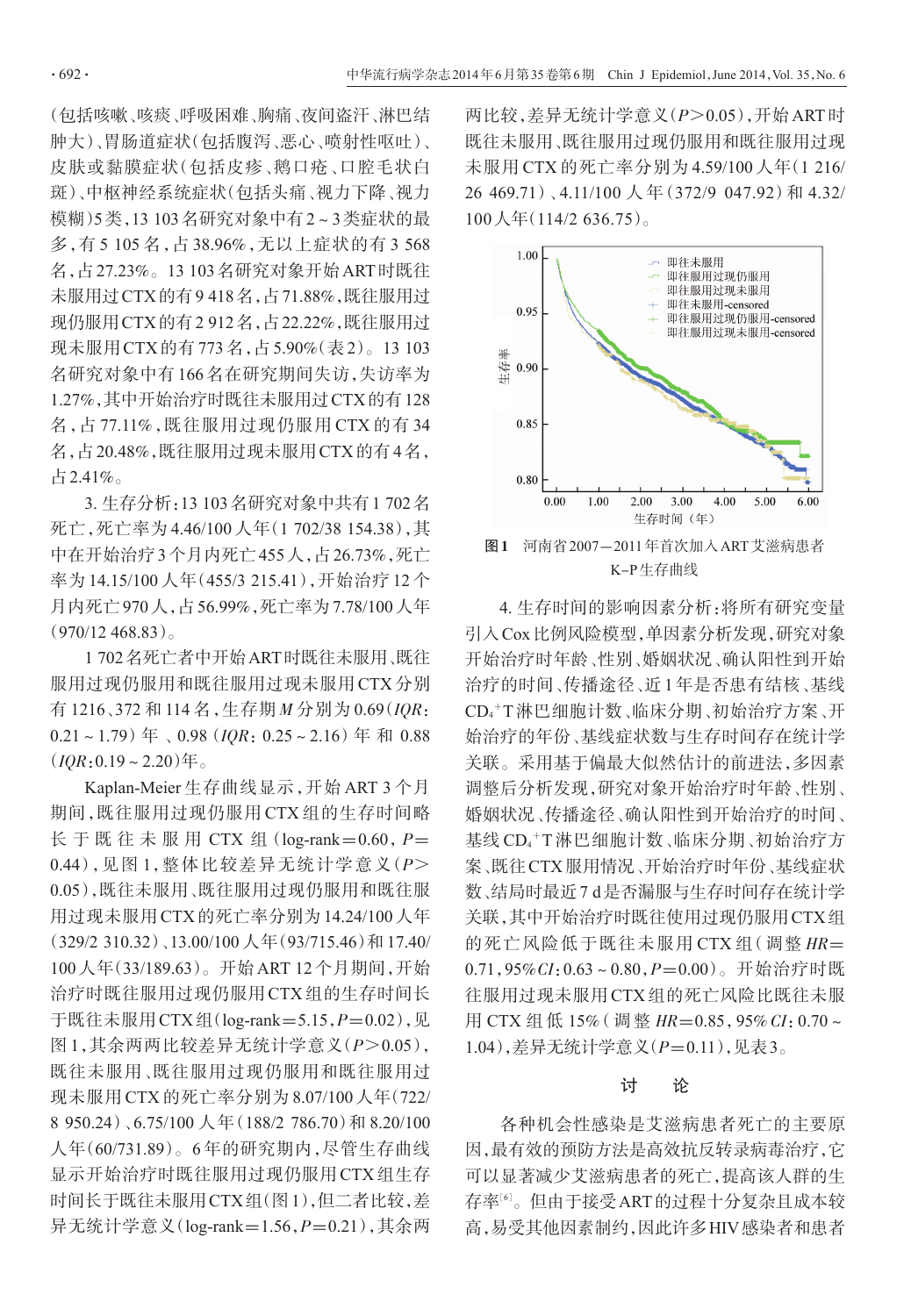表3 河南省2007-2011年首次加入ART艾滋病患者生存时间影响因素分析

| 量<br>变                                             |                     | 单因素分析                  |          | 多因素分析                  |          |
|----------------------------------------------------|---------------------|------------------------|----------|------------------------|----------|
|                                                    |                     | HR 值(95%CI)            | P值       | 调整 HR值 (95%CI)         | $P$ 值    |
| 性别                                                 | 女                   | 1                      |          | 1                      |          |
|                                                    | 男                   | $1.60(1.44 \sim 1.76)$ | 0.00     | $1.53(1.38 \sim 1.69)$ | 0.00     |
| 年龄(岁)                                              |                     | $1.27(1.20 \sim 1.34)$ | $0.00\,$ | $1.34(1.27 \sim 1.42)$ | $0.00\,$ |
| 婚姻状况                                               | 已婚或同居               | 1                      |          | $\mathbf{1}$           |          |
|                                                    | 其他                  | $1.30(1.17 \sim 1.44)$ | $0.00\,$ | $1.34(1.20 \sim 1.49)$ | 0.00     |
| 确认到开始治疗时间(月)                                       |                     | $0.71(0.68 \sim 0.75)$ | 0.00     | $0.86(0.82 \sim 0.91)$ | 0.00     |
| 感染途径                                               | 血液                  | $\mathbf{1}$           | 0.00     | $\mathbf{1}$           | 0.04     |
|                                                    | 性传播                 | $0.88(0.78 \sim 0.99)$ | 0.04     | $0.96(0.84 \sim 1.09)$ | 0.50     |
|                                                    | 其他                  | $1.34(1.12 \sim 1.61)$ | 0.00     | $1.25(1.04 \sim 1.51)$ | 0.02     |
| 基线时近1年是否患有结核                                       | 否                   | $\mathbf{1}$           |          |                        |          |
|                                                    | 是                   | $1.72(1.37 - 2.17)$    | 0.00     |                        |          |
| 临床分期                                               | Ⅲ或Ⅳ                 | $\mathbf{1}$           |          | $\mathbf{1}$           |          |
|                                                    | I或I                 | $0.52(0.47 \sim 0.57)$ | 0.00     | $0.62(0.56 \sim 0.68)$ | 0.00     |
| 基线 CD <sub>4</sub> +T淋巴细胞计数(cell/mm <sup>3</sup> ) |                     | $0.56(0.53 \sim 0.59)$ | 0.00     | $0.61(0.57 \sim 0.65)$ | $0.00\,$ |
| 开始治疗的年份                                            | 2007                | 1                      | 0.00     | $\mathbf{1}$           | 0.01     |
|                                                    | 2008                | $0.84(0.74 \sim 0.97)$ | 0.02     | $0.88(0.77 \sim 1.01)$ | 0.07     |
|                                                    | 2009                | $0.70(0.61 \sim 0.81)$ | 0.00     | $0.79(0.68 \sim 0.92)$ | 0.00     |
|                                                    | 2010                | $0.81(0.69 \sim 0.95)$ | 0.01     | $0.99(0.84 \sim 1.18)$ | 0.94     |
|                                                    | 2011                | $0.63(0.53 \sim 0.74)$ | 0.00     | $0.93(0.78 \sim 1.11)$ | 0.42     |
| 初始治疗方案                                             | 其他                  | $\mathbf{1}$           | 0.00     | $\mathbf{1}$           | 0.00     |
|                                                    | D4T/AZT+DDI+NVP/EFV | $0.75(0.61 \sim 0.92)$ | 0.01     | $0.73(0.59 \sim 0.90)$ | $0.00\,$ |
|                                                    | D4T/AZT+3TC+NVP/EFV | $0.44(0.37 \sim 0.54)$ | 0.00     | $0.49(0.40 \sim 0.59)$ | 0.00     |
|                                                    | TDF+3TC+NVP/EFV     | $0.31(0.16 \sim 0.59)$ | 0.00     | $0.49(0.25 \sim 0.94)$ | 0.03     |
| 基线症状个数                                             |                     | $1.32(1.25 \sim 1.38)$ | 0.00     | $1.17(1.11 \sim 1.24)$ | 0.00     |
| 最近7d是否漏服                                           | 是                   | $\mathbf{1}$           |          | $\mathbf{1}$           |          |
|                                                    | 否                   | $0.84(0.70 \sim 1.00)$ | 0.05     | $0.81(0.68 \sim 0.96)$ | 0.02     |
| CTX服用情况                                            | 既往未服用               | $\mathbf{1}$           | 0.43     | $\mathbf{1}$           | 0.00     |
|                                                    | 既往服用过现仍服用           | $0.93(0.83 \sim 1.04)$ | 0.21     | $0.71(0.63 \sim 0.80)$ | 0.00     |
|                                                    | 既往服用过现未服用           | $1.02(0.84 \sim 1.23)$ | 0.87     | $0.85(0.70 \sim 1.04)$ | 0.11     |

因各种原因无法接受ART'2'。而使用相对简单且便 宜的药物对各种机会性感染进行有效的预防和治疗 就是一种很好的措施,如CTX可以预防耶氏肺孢子 虫肺炎(PCP)和弓形虫病等。此外,正在接受ART 的艾滋病患者由于其免疫重建的不完善和选择性'<sup>7</sup>', 同时应用CTX预防可能获得更好的效果。

本次研究结果显示,3 组中开始治疗时既往服 用过现仍服用 CTX 组的生存期  $M \not\supseteq 0.98$  年(IOR: 0.25~2.16)最长。通过 Kaplan-Meier法绘制生存曲 线显示,在开始治疗 3 个月、12 个月和整个研究期 内,开始治疗时既往服用过现仍服用CTX组生存时 间长于既往未服用CTX组,死亡率低于既往未服用 CTX组,但log-rank检验显示只有在开始治疗12个 月期间的差异有统计学意义。通过Cox比例风险模 型多因素分析发现,调整其他死亡潜在危险因素后, 接受 ART 后近 29% (调整  $HR=0.71,95\% CI:0.63\sim$ 0.80,P=0.00)的死亡风险降低与开始治疗时既往

接受 CTX 预防治疗有关,与已有研究结果一致'<sup>8」</sup>。 多因素分析还发现,除了 CTX 预防治疗因素外,开 始治疗时基线CD4 <sup>+</sup>T淋巴细胞计数越高、临床分期 为Ⅰ或Ⅱ期、2009 年开始治疗、确认阳性到治疗的 时间越长、国家推荐的一线治疗方案(D4T/AZT+  $DDI + NVP/EFV$ ,  $D4T/AZT + 3TC + NVP/EFV$ TDF+3TC+NVP/EFV)、结局时近7 d无漏服、基线 症状数越少等因素与研究对象的死亡风险降低也有 统计学关联,与已有研究结果一致<sup>[9-11]</sup>。开始 ART 时既往服用过现仍服用和既往服用过现未服用  $CTX$ 组的基线 $CD_4$ +T淋巴细胞计数 $M$ 值显著低于 开始 ART 时既往未服用 CTX 组,这可能也是影响 CTX预防治疗效果的因素之一。

本研究结果提示,开始 ART 时既往未服用过 CTX组的9418名患者中有52.19%基线 CD<sub>4</sub>+T淋巴 细胞计数<200 cell/mm<sup>3</sup>,与Zhang等<sup>[12]</sup>的一项研究 中提到的69 943名符合机会性感染预防与治疗条件